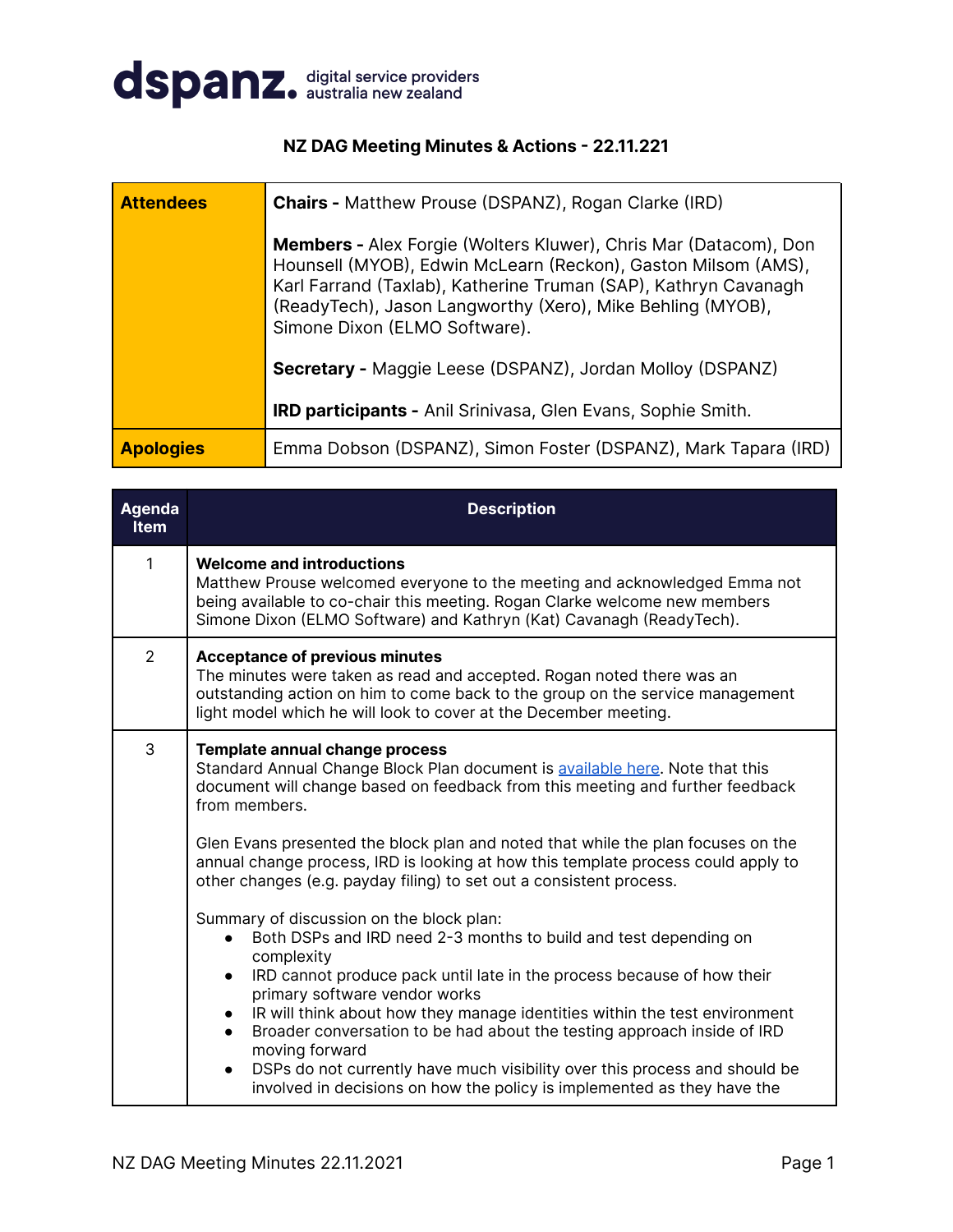| dspanz. digital service providers |                                                                                                                                                                                                                                                                                                                                                                    |  |  |
|-----------------------------------|--------------------------------------------------------------------------------------------------------------------------------------------------------------------------------------------------------------------------------------------------------------------------------------------------------------------------------------------------------------------|--|--|
|                                   | expertise outside of IRD<br>DSPs want to know when there is policy work happening - the earlier they<br>know, they more agile they can be if changes come in<br>DSPs would like to see a framework on how IRD decide to collection<br>information as some data is easy to collect and some is not<br>Every release needs comprehensive testing throughout the year |  |  |
|                                   | <b>Action</b><br>IRD will take feedback on board and create a new version of the block plan.                                                                                                                                                                                                                                                                       |  |  |
|                                   | It was acknowledged that there are changes (e.g. Holidays Act, Working for Families)<br>that affect software developers but the policy is not owned by IRD.                                                                                                                                                                                                        |  |  |
|                                   | <b>Action</b><br>IRD will explain the flow through the block plan in a document shared for feedback.<br>Also creating a proposal on what engagement looks like.                                                                                                                                                                                                    |  |  |
|                                   | <b>Action</b><br>Maggie and Jordan will put together a feedback document for the proposed annual<br>change block plan. This will be emailed out to DAG members alongside the template<br>document.                                                                                                                                                                 |  |  |
| 4                                 | Update on annual changes and working group progress<br>Glen presented the annual change 2022 block plan.                                                                                                                                                                                                                                                           |  |  |
|                                   | Feedback from the DSP members was that they are okay with documentation being<br>released in January but it should not be the first time that DSPs are viewing this<br>information. DSPs would rather know what IRD is thinking now as it will allow them to<br>be more flexible but with an understanding that things may change.                                 |  |  |
|                                   | Draft copy of the 2022 block plan can be accessed here and has been emailed out<br>alongside the minutes.                                                                                                                                                                                                                                                          |  |  |
| 5                                 | <b>Review work plan</b><br>Rogan ran through the work plan providing updates on items and his view on which<br>items can be progressed into working groups in the next few months. The priority of<br>working groups is as follows:<br>Annual changes 22<br><b>TDS</b><br>Service management light                                                                 |  |  |
|                                   | IRD is aiming to run an incubator session on TDS in the week starting 6 December.<br>They urge participation outside of the current users as they will be discussing<br>principles for how IRD will be working through similar technical items.                                                                                                                    |  |  |
|                                   | A session on the service management light model is expected to be held in the week<br>starting 13 December for DSPs to share:<br>Current inadequacies with the service<br>Priorities and improvements for the service<br>$\bullet$                                                                                                                                 |  |  |
|                                   | In 2022, the DAG will look to kick off work on a New Zealand Operational Security                                                                                                                                                                                                                                                                                  |  |  |